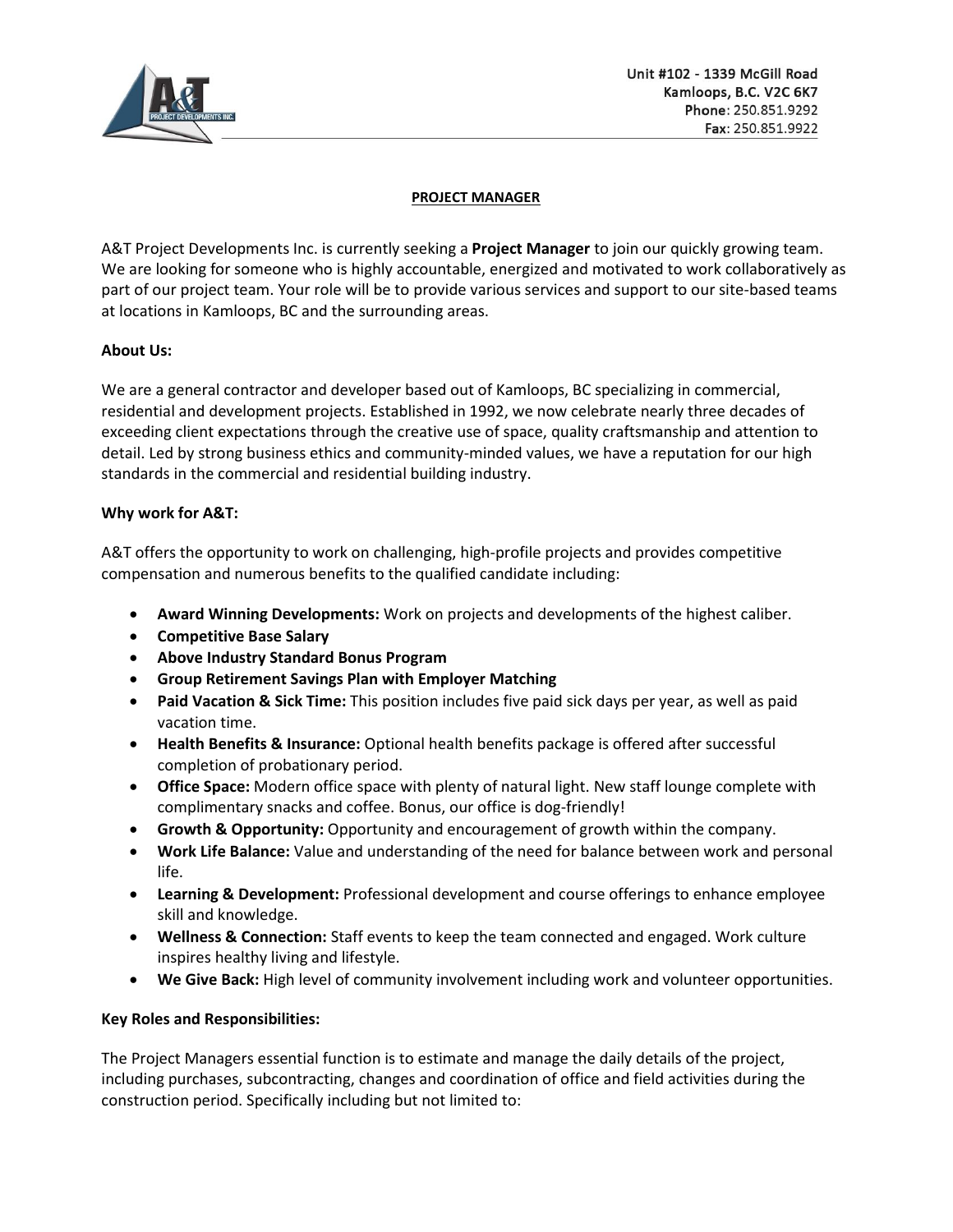

- Develop strong relationships with clients, municipal building personnel, material suppliers, equipment rental companies and subcontractors
- Maintain and monitor adequate estimate and plan files
- Have thorough knowledge of company procedures and safety manuals and ensure safety standards are met to the highest degree
- Handle all aspects of the construction process:
	- o Organize and attend preconstruction and job meetings
	- o Accurate estimating
	- o Purchase materials
	- o Monitor jobsite and maintain good organization
	- o Coordinate material deliveries and subcontract work
	- o Assure that details and submittals are received, submitted, corrected, approved, and returned to subcontractors
	- o Code and approve invoices
	- o Prepare and execute change orders
	- o Prepare periodic percent completion data for job cost report
	- o Post-construction care/warranty
- Work in conjunction with Project Superintendent on the following:
	- o Resolve and assist in all aspects of the job
	- o Analyze job cost report
	- o Update job progress schedule
	- o Prepare data for monthly invoices
	- o Maintain good subcontractor relations

# **Qualifications and Experience – the successful applicant must possess the following:**

- Minimum of 5 years' experience in the construction industry
- Minimum of 3 years within a managerial (preferably Project Management) role
- Strong time management, planning and communication skills with a demonstrated track record of dealing successfully with stakeholders, subtrades and clients
- A high degree of integrity, loyalty, and honesty
- Positive and motivated attitude
- Be a team player and be able to fit comfortably into A&T's dynamic team
- Ability to adapt to new software and technology.
- Be proficient in blueprint reading
- Possess valid Class 5 driver's license

This **permanent, full-time position** requires a motivated individual who demonstrates integrity, honesty, energy and teamwork to be a fit within our culture.

**Salary range:** \$70,000 - \$120,000. Based on qualifications and bonus.

Please **email** all resumes to **Gary Reed** and **Brandon Lolli**. We thank all of those who apply, however only candidates selected for an interview will be contacted. If you have any questions regarding this position, please contact Brandon at 250-572-1739.